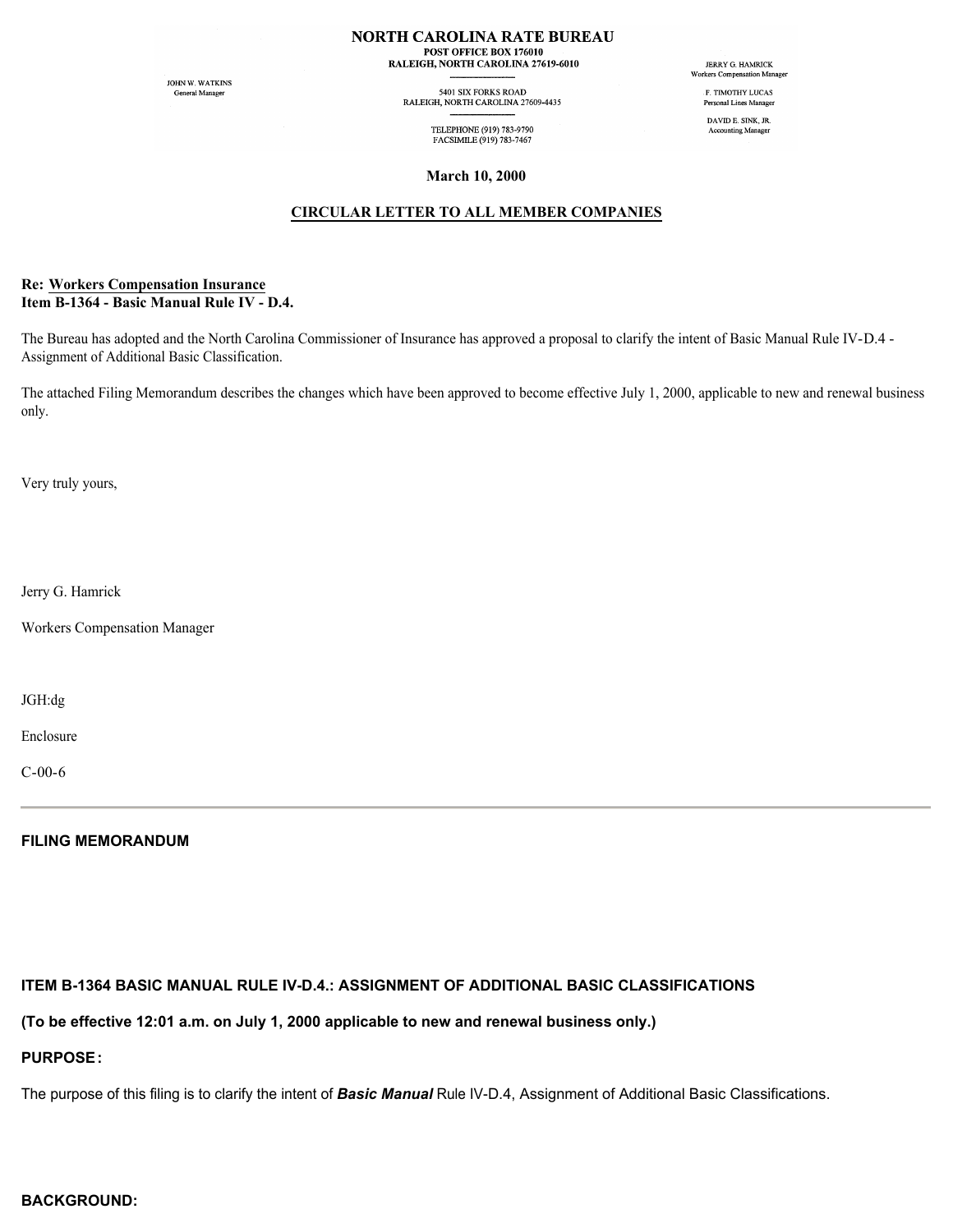The objective of NCCI's Workers Compensation Classification System is to group employers with the same or similar operations into classification(s) that reflects the group's operations. The purpose of these groupings is to enable NCCI to collect data so that loss costs or rates may be calculated for employers with similar operations. To help meet this objective NCCI periodically reviews *Basic Manual* rules that impact classification procedures to determine which, if any, should be considered for elimination, modernization or clarification. In this item, NCCI clarifies *Basic Manual* Rule IV-D.4., a rule that describes under which circumstances more than one basic classification may be assigned to a single employer.

The following list highlights major enhancements that are proposed by this filing to clarify the intent of *Basic Manual* Rule IV-D.4. :

\_ Certain terms used in this rule that are not defined elsewhere in the *Basic Manual* are defined in this rule.

\_ Readers are referred to specific *Basic Manual* rules that define other terms used within this rule.

\_ Bookkeeping requirements are modified to the maintaining of payroll records rather than the previous "separate financial records" requirement.

Section IV-D.4.c. is completely revised to clearly express this rule's intent.

### **PROPOSAL**

There are two exhibits attached:

Exhibit 1 is the present content of *Basic Manual* Rule IV-D.4.

Exhibit 2 is the proposed content of *Basic Manual* Rule IV-D.4

It is proposed that the text in Exhibit 1 be eliminated and replaced by the text in Exhibit 2.

### **IMPACT**

No impact on premium is expected to occur as a result of this proposed change.

### **IMPLEMENTATION**

The attached exhibits outline the changes necessary in the *Basic Manual for Workers Compensation and Employers Liability Insurance*.

The enclosed materials are copyrighted materials the National Council on Compensation Insurance, Inc. ("NCCI") The use of these materials may governed by a separate contractual agreement between NCCI and its licensees such affiliation agreement between you and NCCI. Unless permitted by NCCI, you may not copy, create derivative works, (by way of example, create or supplement your own works, databases, software, publications, manuals, or other such use of its materials. In the event such use is contemplated or desired, please contact NCCI's Legal Department for permission.

# ITEM B-1364 **BASIC MANUAL RULE IV-D.4.: ASSIGNMENT OF ADDITIONAL BASIC CLASSIFICATIONS**

**Exhibit 1**

# **Current Version of Basic Manual Rule IV-D.4.**

#### 4. **Assignment of Additional Basic Classification**

a. The following conditions under which more than one basic classification may be assigned to an individual insured: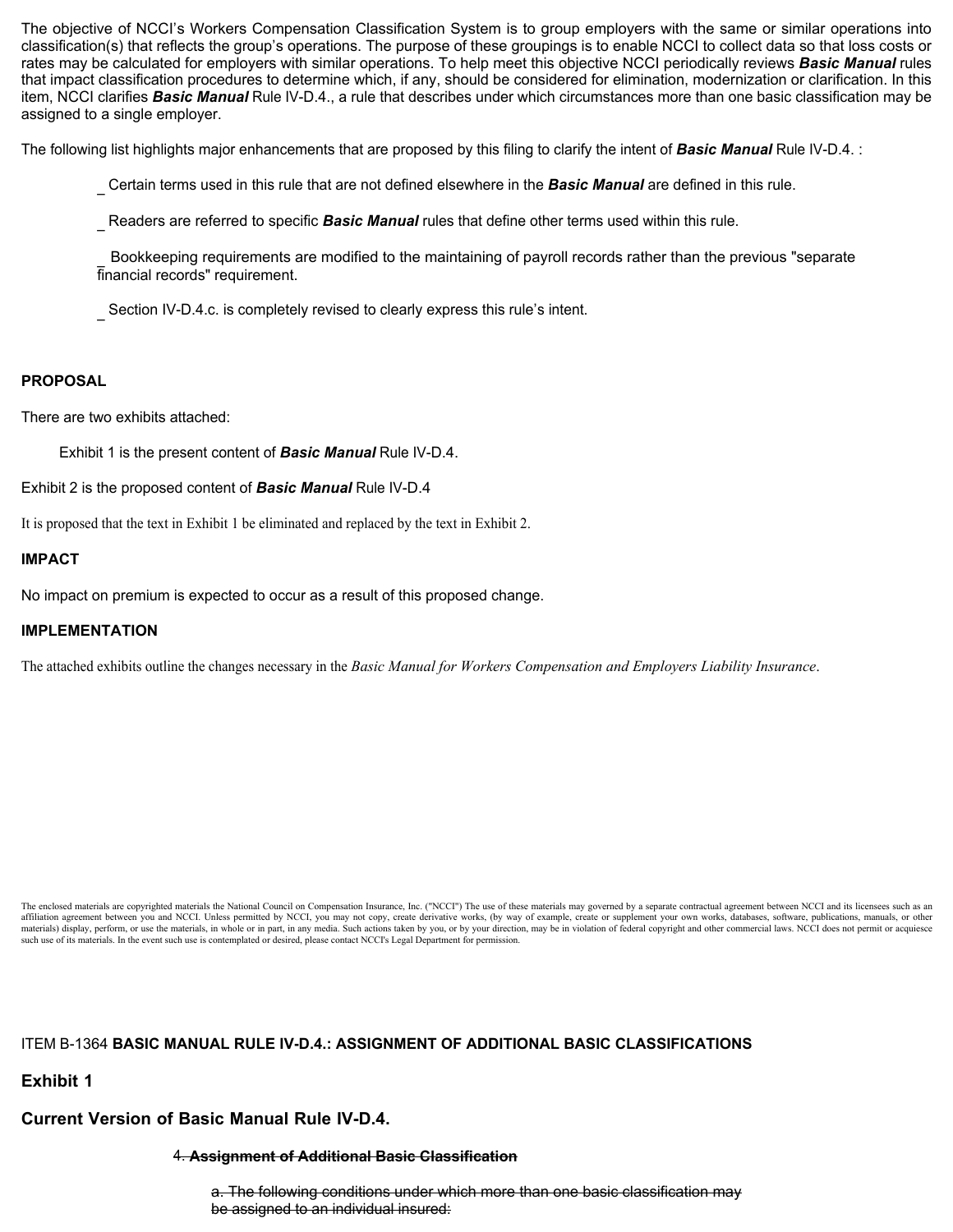(1) The insured's business is described by a basic classification that requires certain operations or employees to be separately rated.

(2) The insured engages in construction or erection operations, farm operations, repair operations, or operates a mercantile business. (See Rule IV-D.8., 9., 10., and 11. for conditions under which additional basic classifications may be assigned for these operations.)

(3) The insured operates more than one business in a state.

b. For purposes of this rule, an insured is operating more than one business in a state if portions of the insured's total business operations in a state are separate undertakings or enterprises. To qualify as a separate undertaking or enterprise, the portion of the insured's business to be separately rated must be:

(1) An operation that is ordinarily not within the scope of the insured's principal business.

(2) An operation that could still exist as a separate business if the insured's other operations in a state ceased to exist.

(3) An operation that meets all of the following three criteria:

(a) Separate financial records, including but not limited to, general ledger, cash receipts and cash dispursement records and payroll records are maintained for each business.

(b) Each business is physically separated by structural partitions.

(c) The assignment of the separate classification is not prohibited by wording of that classification or any other classifications assigned to the policy.

If conditions (1), (2), and all portions of (3) above are met, the insured is considered to be operating more than one business for classification purposes and a separate basic classification may be assigned to each operation qualified as a separate business.

c. If all of the above conditions do not exist:

(1) All employees shall be assigned to the classification applicable to the principal business if the classification for the principal business carries a rate which is the same or higher than that for the classification of the secondary business.

(2) The secondary business shall be assigned to the classification which describes that business if such classification carries a rate higher than that applicable to the principal business.

d Policies with more than one classification may involve employees working in connection with the several classifications. Payroll assignment for such employees is subject to Rule IV-E.

#### **ITEM B-1364 BASIC MANUAL RULE IV-D.4.: ASSIGNMENT OF ADDITIONAL BASIC CLASSIFICATIONS**

### **Exhibit 2**

#### **Proposed Version of Basic Manual Rule IV-D.4.**

# **Rule IV-D.4. Assignment of Additional Basic Classification**

The word "operation" used within this rule also means *activity, enterprise, process, secondary business* or *undertaking* in either the singular or plural form.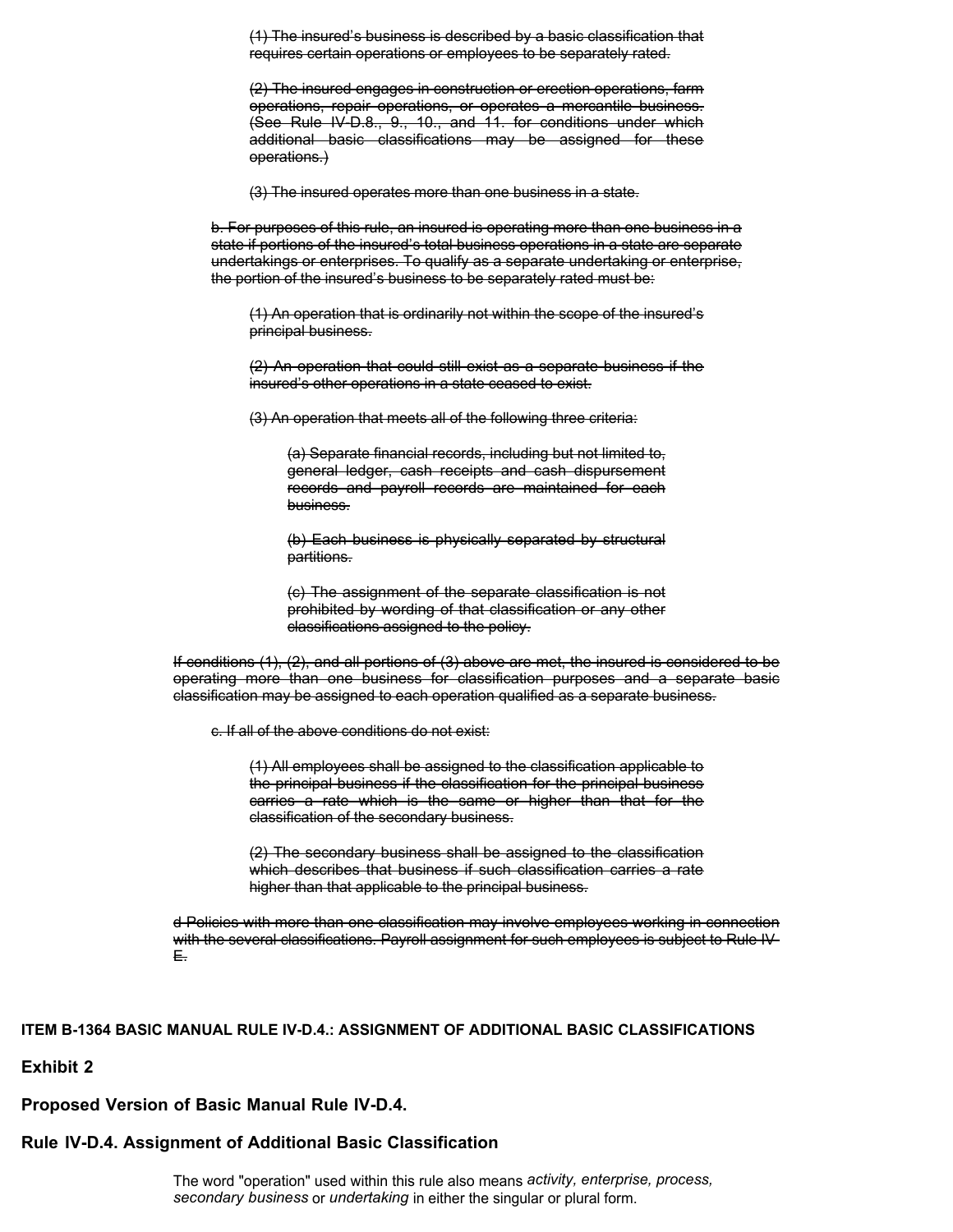a. More than one basic classification may be assigned to an insured who meets conditions (1), (2) or (3):

(1) The insured's principal business is described by a basic classification that requires certain operations or employees to be separately rated. (Refer to Rule IV-B. 6. for the definition of "principal business" and Rule IV-C.3.k. for the definition of "to be separately rated.")

(2) The insured conducts one or more of the following operations:

\_ construction or erection

farming

employee leasing

labor contracting

- temporary labor services
- \_ mercantile business

(Refer to Rule IV-D.8., 9., 10., and 11. for conditions under which additional basic classifications may be assigned for these operations.)

(3) The insured conducts more than one operation in a state.

a. For purposes of this rule, an insured is conducting more than one operation in a state if portions of the insured's operations in that state are not contemplated by the classification applicable to the insured's principal business. To qualify for a separate classification the insured's additional operation must:

(1) be able

to exist as a separate business if the insured's principal business in the state ceased to exist. (2) be located in a separate building or on a separate floor in the same building or on the same floor physically separated from the principal business by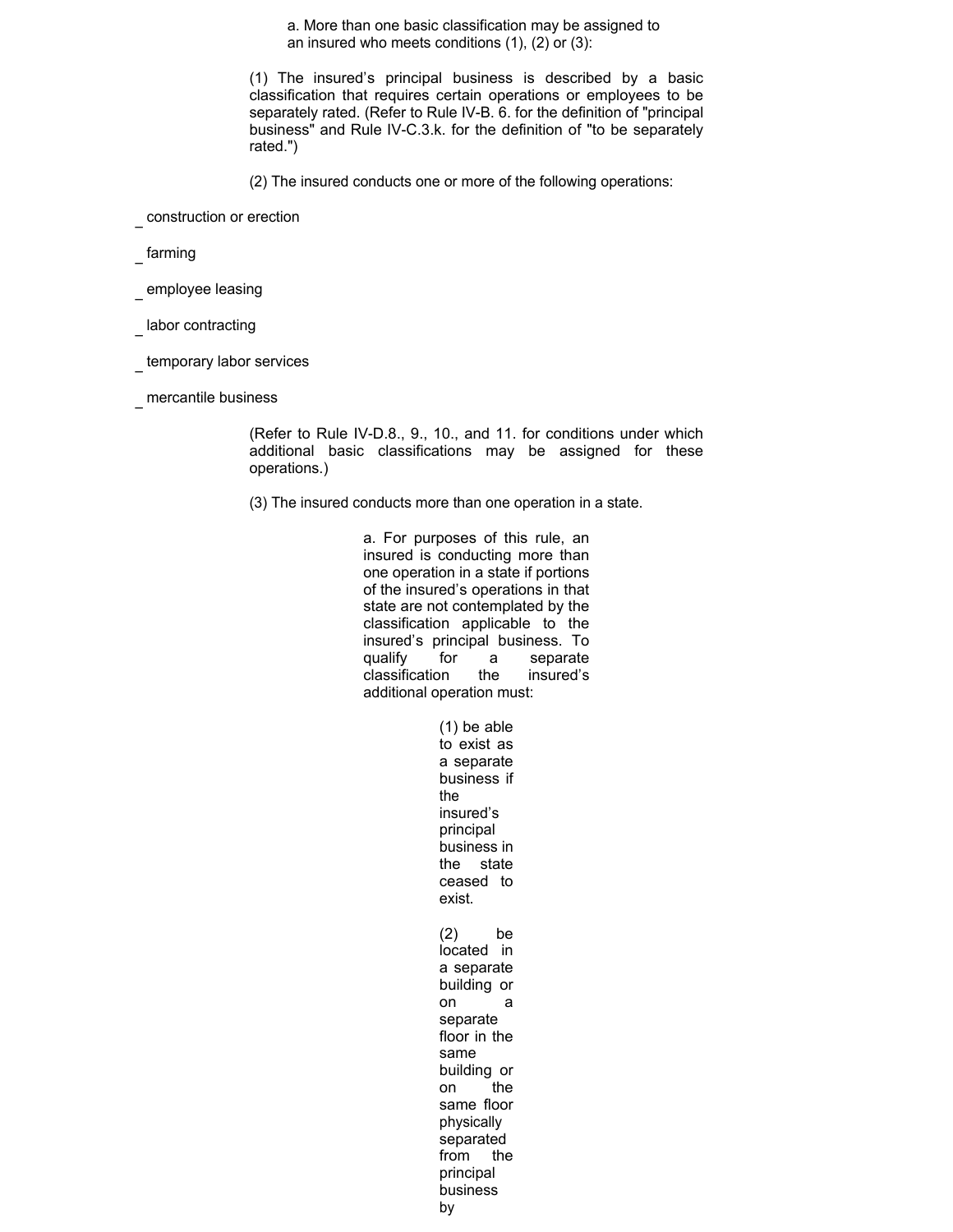structural partitions. Employees engaged in the principal business must be protected from the operating hazards of the separate additional operation. (3) maintain proper payroll records. (Refer to Rule IV-E.2.b. for the description of proper payroll records.)

b. If the separate additional operation is not contemplated by the classification applicable to the insured's principal business and meets all the conditions listed above in (3) a., the insured is considered to be engaged in an additional operation and a separate basic classification may be assigned to each operation so qualified.

### **ITEM B-1364 BASIC MANUAL RULE IV-D.4.: ASSIGNMENT OF ADDITIONAL BASIC CLASSIFICATIONS**

Exhibit 2

Proposed Version of Basic Manual Rule IV-D.4.

c0 If the additional operation does not meet all conditions listed above in (3)a. and is not contemplated by the classification applicable to the insured's principal business and has a rate:

> (1) *lower* than the insured's principal business, assign this operation to the same classification as the insured's principal business.

*(2) higher* than or